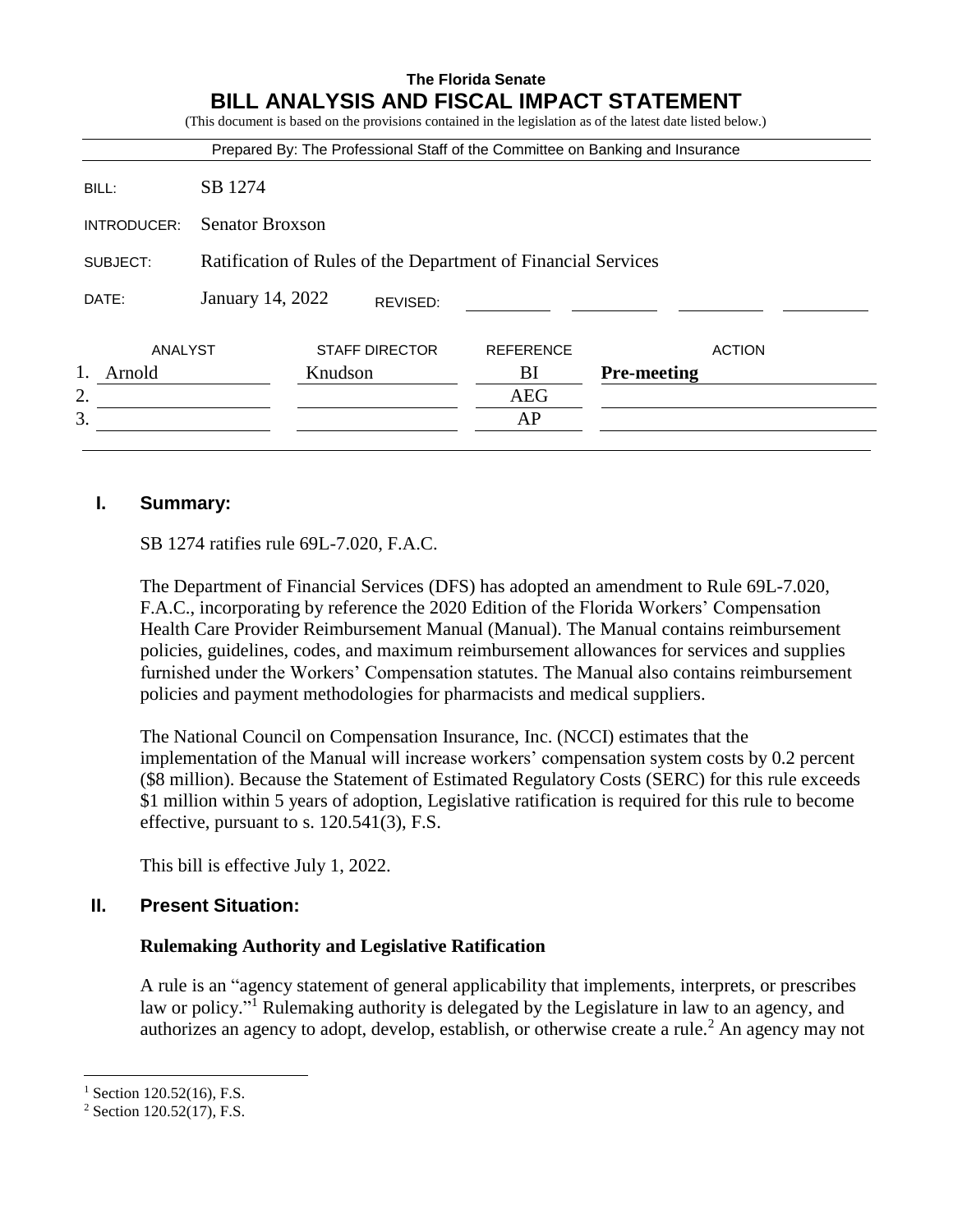engage in rulemaking unless it has a legislative grant of authority to do so.<sup>3</sup> The statutory authority for rulemaking must be specific enough to guide an agency's rulemaking and an agency rule must not exceed the bounds of authority granted by the Legislature.<sup>4</sup>

Prior to the adoption, amendment, or repeal of any rule, an agency must file a notice of the proposed rule in the Florida Administrative Register.<sup>5</sup> The notice of the proposed rule must include:

- An explanation of the purpose and effect;
- The specific legal authority for the rule;
- The full text of the rule; and
- A summary of the agency's statement of estimated regulatory costs (SERC), if one is prepared.<sup>6</sup>

Within 21 days of the notice, the public may provide an agency with information regarding the SERC or provide proposals for a lower cost alternative to the rule.<sup>7</sup>

### *SERC Requirements*

Agencies must prepare the SERC for a rule that has an adverse impact on small businesses or that increases regulatory costs more than \$200,000 within one year after implementation of the rule.<sup>8</sup>

A SERC must include estimates of:

- The number of people and entities effected by the proposed rule;
- The cost to the agency and other governmental entities to implement the proposed rule;
- Transactional costs likely to be incurred by people, entities, and governmental agencies for compliance; and
- An analysis of the proposed rule's impact on small businesses, counties, and cities.<sup>9</sup>

The SERC must also include an economic analysis on the likelihood that the proposed rule will have an adverse impact in excess of \$1 million within the first five years of implementation on:

- Economic growth, private-sector job creation or employment, or private-sector investment;
- $\bullet$  Business competitiveness,<sup>10</sup> productivity, or innovation; or
- Regulatory costs, including any transactional costs. $^{11}$

 $\overline{a}$ 

<sup>10</sup> Business competitiveness includes the ability of those doing business in Florida to compete with those doing business in other states or domestic markets.

 $11$  Section 120.541(2)(a), F.S.

<sup>3</sup> *See* ss. 120.52(8) and 120.536, F.S.

<sup>4</sup> *See Sloban v. Florida Board of Pharmacy,* 982 So.2d 26 (Fla. 1st DCA 2008) and *Southwest Florida Water Management District v. Save the Manatee Club, Inc*., 773 So.2d 594 (Fla 1st DCA 2000).

<sup>5</sup> *See* ss. 120.54(2)(a) and 120.55(1)(b), F.S.

 $6$  Section 120.54(3)(a)1., F.S.

<sup>7</sup> *See* ss. 120.54(3)(a)1., and 120.541(1)(a), F.S.

<sup>8</sup> Section 120.541(1)(a), F.S.

 $9$  Section 120.541(2)(b)-(e), F.S. A small city has an unincarcerated population of 10,000 or less. A small county has an unincarcerated population of 75,000 or less. A small business employs less than 200 people, and has a net worth of \$5 million or less.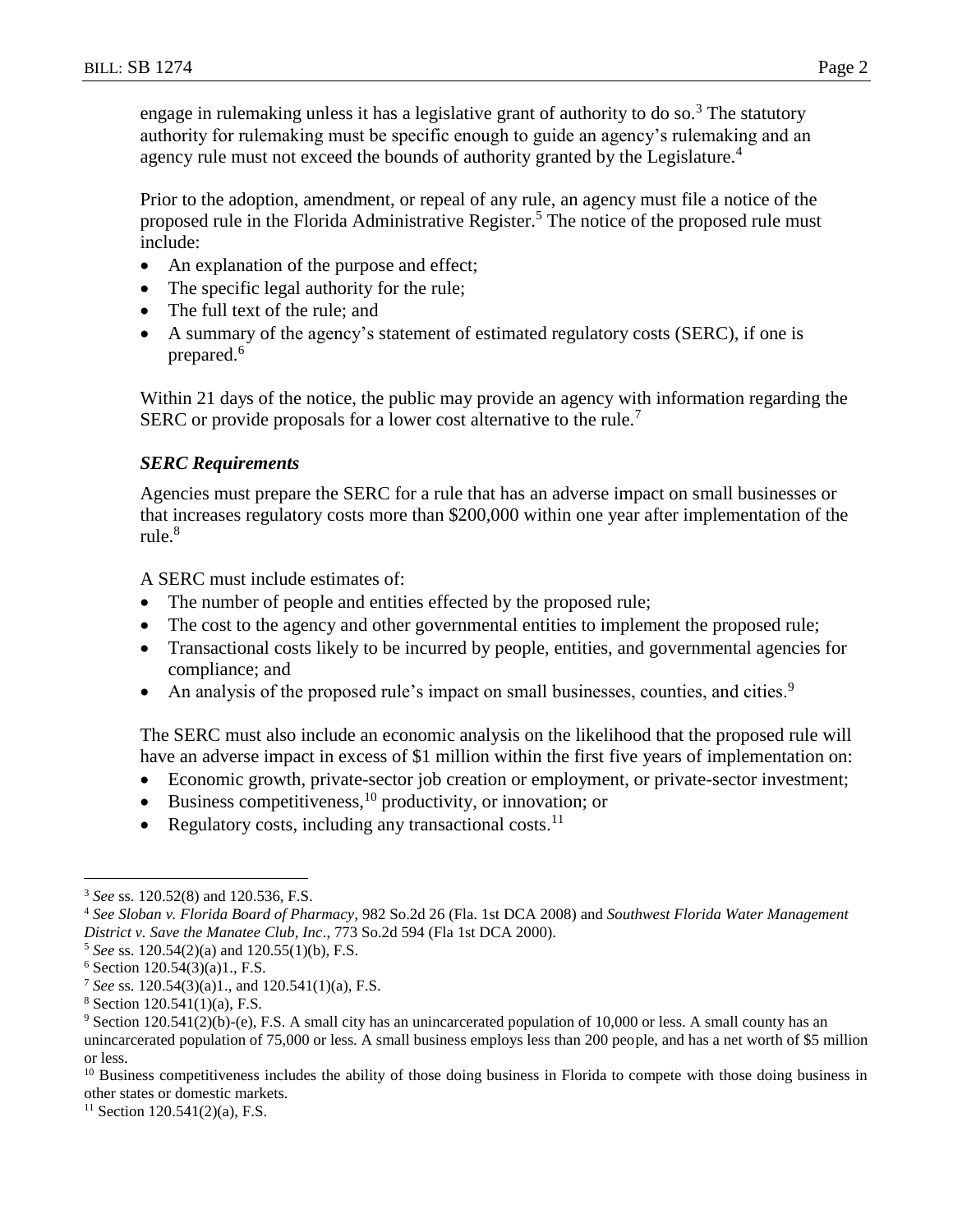If the economic analysis results in an adverse impact or regulatory costs in excess of \$1 million within 5 years after implementation of the rule, then the Legislature must ratify the rule in order for it to take effect.<sup>12</sup>

#### **Workers' Compensation Maximum Reimbursement Allowances**

The Department of Financial Services (DFS), Division of Workers' Compensation, provides regulatory oversight of Florida's workers' compensation system. Florida's workers' compensation law provides for medically necessary treatment and care of injured employees, including medications. The law provides reimbursement formulas and methodologies to compensate providers of health services, subject to maximum reimbursement allowances (MRAs).

A three-member panel (panel) consisting of the Chief Financial Officer (CFO) or CFO's designee and two Governor's appointees sets the MRAs.<sup>13</sup> The DFS incorporates the statewide schedules of the MRAs by rule in reimbursement manuals. In establishing the MRA manuals, the panel considers the usual and customary levels of reimbursement for treatment, services, and  $care; <sup>14</sup>$  the cost impact to employers for providing reimbursement that ensures that injured workers have access to necessary medical care;<sup>15</sup> and the financial impact of the MRAs on healthcare providers and facilities;<sup>16</sup> Florida law requires the panel to develop MRA manuals that are reasonable, promote the workers' compensation system's healthcare cost containment and efficiency, and are sufficient to ensure that medically necessary treatment is available for injured workers.<sup>17</sup>

The panel develops four different reimbursement manuals to determine statewide schedules of maximum reimbursement allowances. The healthcare provider manual limits the maximum reimbursement for licensed physicians to 110 percent of Medicare reimbursement,  $18$  while reimbursement for surgical procedures is limited to 140 percent of Medicare.<sup>19</sup> The hospital manual sets maximum reimbursement for outpatient scheduled surgeries at 60 percent of usual and customary charges,  $^{20}$  while other outpatient services are limited to 75 percent of usual and customary charges.<sup>21</sup> Reimbursement of inpatient hospital care is limited based on a schedule of per diem rates approved by the panel.<sup>22</sup> The ambulatory surgical centers manual limits reimbursement to 60 percent of usual and customary as such services are generally scheduled outpatient surgeries. The prescription drug reimbursement manual limits reimbursement to the average wholesale price plus a  $$4.18$  dispensing fee.<sup>23</sup> Repackaged or relabeled prescription

 $\overline{a}$ 

 $22$  Section 440.13(12)(a), F.S.

<sup>&</sup>lt;sup>12</sup> Section 120.541(3), F.S. Legislative ratification is not required for adoption of federal standards, amendments to the Florida Building Code, or amendments to the Florida Fire Prevention Code. *See* s. 120.541(4), F.S.

<sup>13</sup> Section 440.13(12)(a), F.S.

<sup>14</sup> Section 440.13(12)(d)1., F.S.

<sup>15</sup> Section 440.13(12)(d)2., F.S.

 $17$  Section 440.13(12)(d)3., F.S.

<sup>17</sup> Section 440.13(12)(d)3., F.S.

 $18$  Section 440.13(12)(b)4., F.S.

<sup>19</sup> Section 440.13(12)(b)5., F.S.

<sup>&</sup>lt;sup>20</sup> Section 440.13(12)(b)3., F.S.

<sup>&</sup>lt;sup>21</sup> Section 440.13(12)(a), F.S.

<sup>&</sup>lt;sup>23</sup> Section 440.13(12)(c), F.S.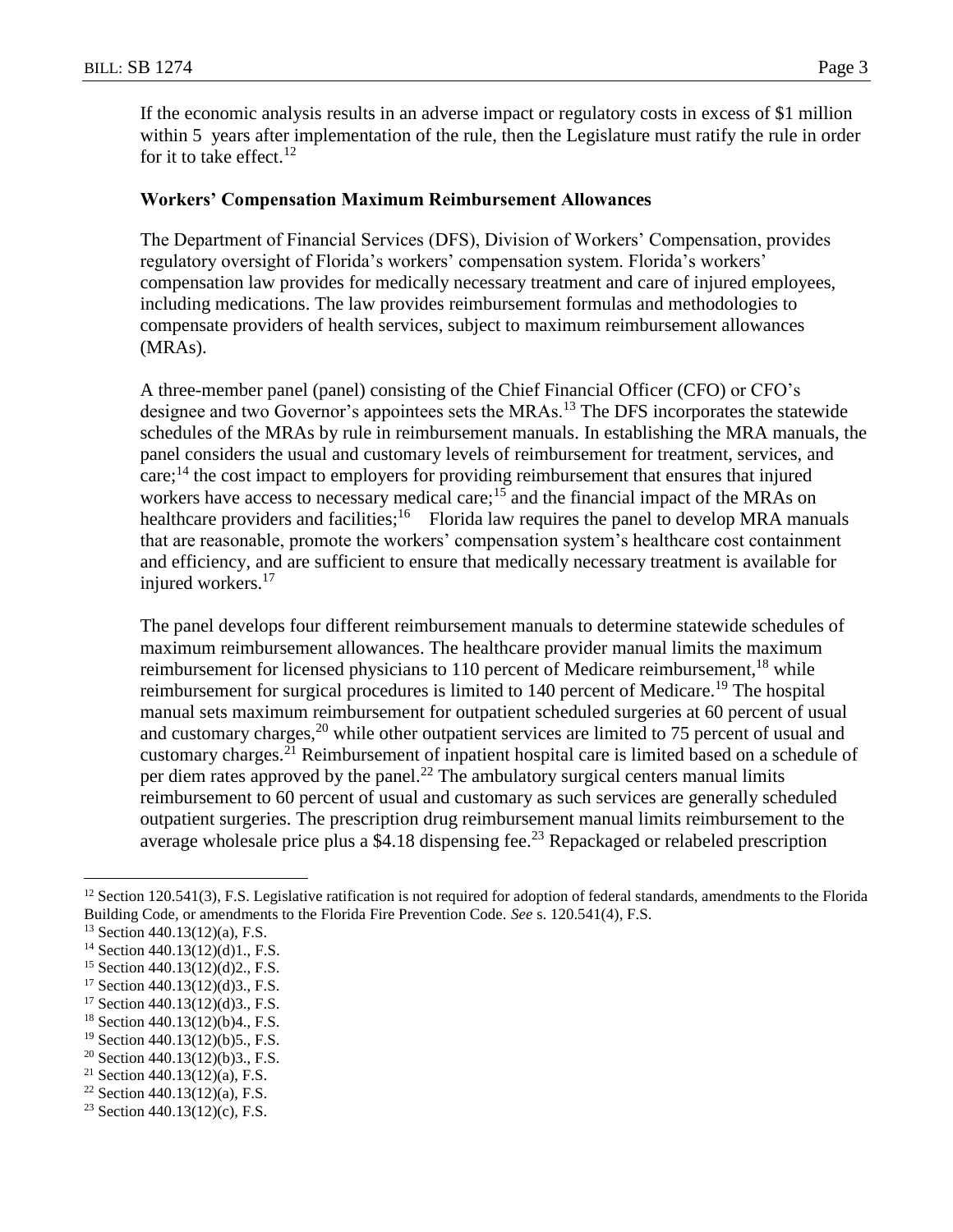medication dispensed by a dispensing practitioner has a maximum reimbursement of 112.5 percent of the average wholesale price plus an \$8.00 dispensing fee.<sup>24</sup> Fees may not exceed the schedules adopted under Ch.  $440$ , F.S., and department rule.<sup>25</sup>

The Legislature previously ratified Rule 69L-7.020, F.A.C., which incorporates by reference the 2016 Edition of the Florida Workers' Compensation Health Care Provider Manual, providing for reimbursement of healthcare providers under the increased MRAs approved by the panel. The DFS has subsequently adopted amended versions of the rule, incorporating by referenced the Manual. NCCI estimates that the Manual will increase workers' compensation system costs by 0.2 percent (\$8 million).<sup>26</sup> According to the SERC, the revisions to the MRAs in the updated manual are projected to result in increased costs to the overall compensation system of \$8 million over the next five years. $27$ 

Because the SERC for these rules exceeds \$1 million within five years of adoption, Legislative ratification is required for these rules to become effective, pursuant to s. 120.541(3), F.S.

# **III. Effect of Proposed Changes:**

The bill ratifies Rule 69L-7.020, F.A.C., allowing the rules to go into effect. The bill solely meets the condition for effectiveness imposed by s. 120.541(3), F.S. The bill expressly limits ratification to the effectiveness of the rules. The bill provides that it will not be codified in the Florida Statutes but only noted in the historical comments to each rule by the Department of State.

The effective date is July 1, 2022.

# **IV. Constitutional Issues:**

A. Municipality/County Mandates Restrictions:

None.

B. Public Records/Open Meetings Issues:

None.

C. Trust Funds Restrictions:

None.

 $\overline{a}$ <sup>24</sup> *Id.*

<sup>&</sup>lt;sup>25</sup> Section 440.13(13)(b), F.S. The department also has broad rulemaking authority under s. 440.591, F.S.

<sup>26</sup> National Council on Compensation Insurance, Inc., *Analysis of Florida Medical Fee Schedule Changes Proposed to be Effective July 1, 2021*, November 16, 2020 (on file with the Senate Committee on Banking and Insurance).

<sup>27</sup> Florida Department of Financial Services, *Statement of Estimated Regulatory Costs Rule 69L-7.020, F.A.C*. (November 2021)(on file with the Senate Committee on Banking and Insurance).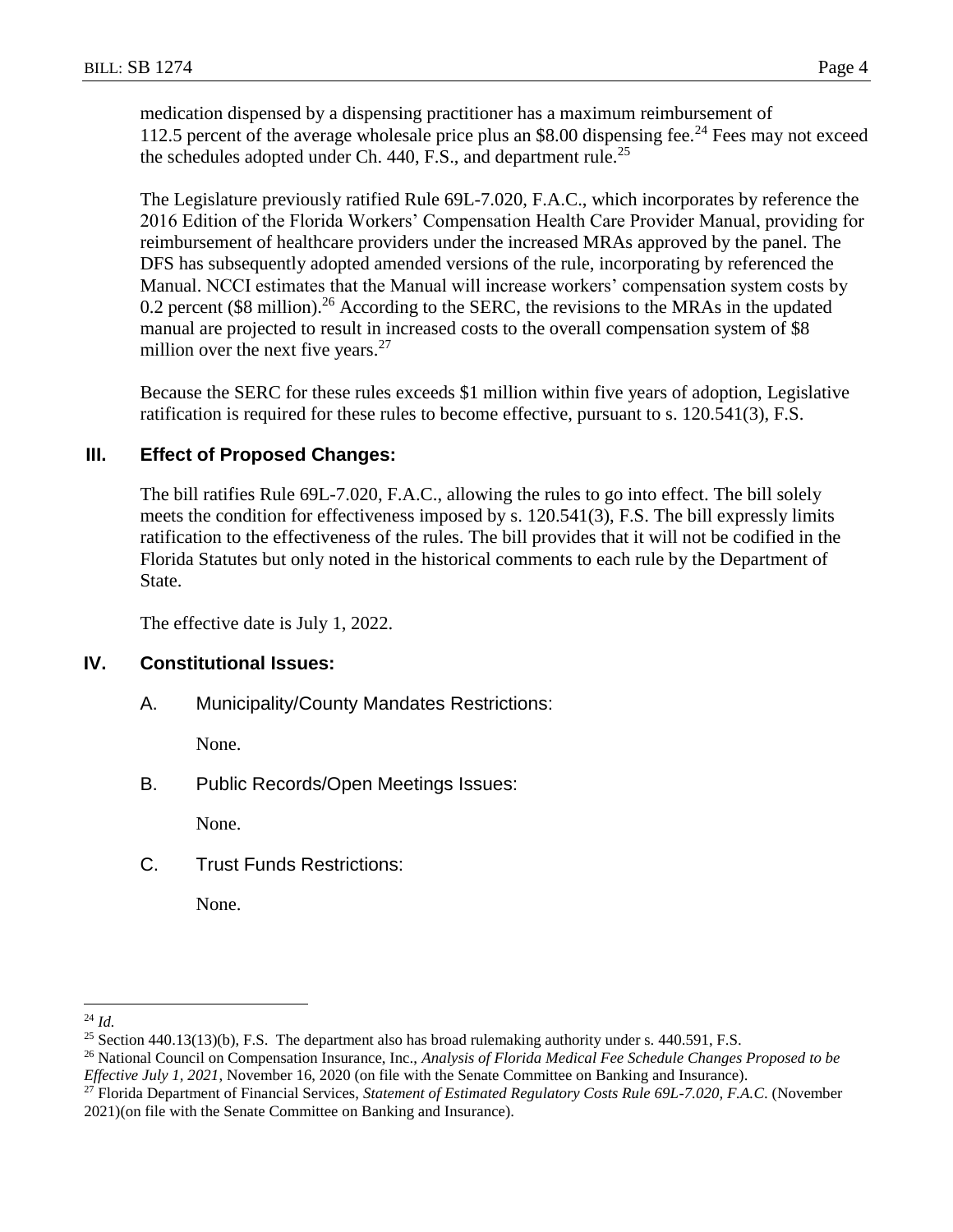D. State Tax or Fee Increases:

None.

E. Other Constitutional Issues:

None.

# **V. Fiscal Impact Statement:**

A. Tax/Fee Issues:

None.

B. Private Sector Impact:

The NCCI estimates the implementing the 2020 Edition of the Florida Workers' Compensation Health Care Provider Reimbursement Manual will increase workers' compensation system costs by \$8 million.<sup>28</sup>

C. Government Sector Impact:

The Department of Financial Services estimates that adoption of the 2020 Edition of the Florida Workers' Compensation Health Care Provider Reimbursement Manual will have the following financial impact on the workers' compensation expenses of the Division of Risk Management:<sup>29</sup>

- Fiscal Year 2022-23: \$232,400
- Fiscal Year 2023-24: 235,000
- Fiscal Year 2024-25: \$235,800

### **VI. Technical Deficiencies:**

None.

**VII. Related Issues:**

None.

### **VIII. Statutes Affected:**

None.

 $\overline{a}$ 

<sup>28</sup> *See* note 27.

<sup>29</sup> Florida Department of Financial Services, *SB 404 Bill Analysis*, January 4, 2022 (on file with the Senate Committee on Banking and Insurance).